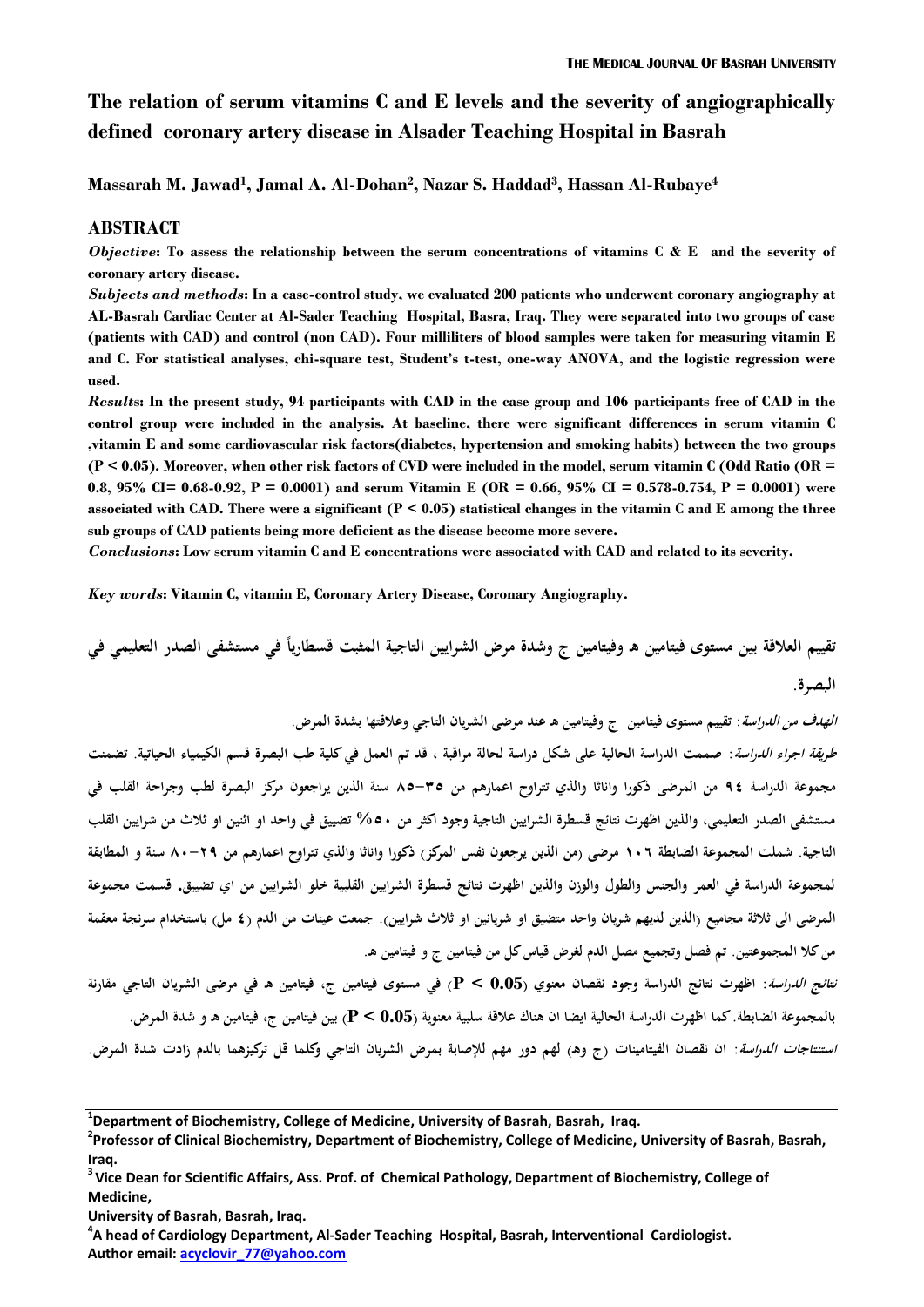### **INTRODUCTION**

oronary Artery Disease (CAD) is the chief cause of mortality and morbidity in most countries.<sup>[1]</sup> Traditional risk ordary Artery Disease (CAD) is the<br>chief cause of mortality and morbidity<br>in most countries.<sup>[1]</sup> Traditional risk<br>factors for CAD development including hypertension, hyperlipidemia, diabetes mellitus, age, sex, obesity, positive family history and cigarette smoking, $^{[2]}$  the oxidative stress and inflammation are being considered as recent and significant risk factors.<sup>[3-5]</sup> The principal cause of CAD is atherosclerosis<sup>[6]</sup> which is a chronic immunoinflammatory, fibroproliferative disease of large and medium-sized arteries fuelled by lipid. Endothelial cells, leukocytes, and intimal smooth muscle cells are the key players in the development of CAD.<sup>[7-9]</sup> According to the theory of oxidative stress, atherosclerosis is the result of the oxidative modification of low density lipoproteins (LDL) in the arterial wall by reactive oxygen species (ROS). Evidence suggests that traditional risk factors for atherosclerosis increase the risk of the production of free ROS, not only from the endothelial cells, but also from the smooth muscle cells and the adventitial cells.<sup>[10]</sup> Vitamin E is an antioxidant that acts as a scavenger for molecular oxygen and free radicals,<sup>[11]</sup> the major biologic role of tocopherol is to protect polyunsaturated fatty acids (PUFAs) and other components of cell membranes and LDL from oxidation by free radicals. It is mostly effective in avoiding lipid peroxidation. [12,13] Both *in vitro* and *in vivo*  studies have established that α-tocopherol inhibits LDL oxidation and decreases the release of reactive oxygen species.<sup>[14]</sup> As an antioxidant, vitamin C chief role is to neutralize free radicals. Since ascorbic acid is water soluble, it can work both inside and outside the cells to defeat free radical damages. Free radicals look for an electron pair to regain their stability. Vitamin C is a good source of electrons so it can donate electrons to free radicals such as hydroxyl and superoxide radicals and quench their reactivity.<sup>[15]</sup> Vitamin

C has a maintaining effect on vitamin E so that it is reduced by vitamin C after neutralizing the radicals by vitamin E. Therefore, it increases the potential of vitamin E in a biologic environment. Vitamin C is the leading defense system against oxidative stress.<sup>[13]</sup> To further investigate the hypothesis of a link between the oxidative stress and cardiovascular disease we analyze the serum levels of vitamin C, E, as an indicator of antioxidant system in CAD patients and comparing the differences of serum vitamins concentrations according to the number of diseased vessels as criterion for the severity of the disease.

#### **SUBJECTS AND METHODS**

This study was conducted as case control and worked at Basra Medical College in Department of Biochemistry on ninety four patients (who attended AL-Basra Cardiac Center at Al-Sader Teaching Hospital, seeking for coronary angiography) with age ranged from 37 to 86 years old in whom coronary angiography revealed that they have  $> 50\%$  stenosis in one or more coronary arteries. One hundred and six patients from the same center their age range from 29 to 80 years old consider to be a control group with a normal coronary angiogram. Coronary artery disease patients were divided into three groups (single vessel disease, two vessel disease and three vessel disease) according to the number of their obstructed coronary arteries as a marker for the disease severity.<sup>[16]</sup> The medical history and the results of angiograms were taken through special questionnaire. Approximately four milliliters of venous blood samples were obtained from both control individuals and patients with CAD. The separated serum were used for the assessment of serum vitamin C by Colorimetric method, vitamin E by ELISA kit, causabio, China. Statistical analyses was done by chi-square test, Student's t-test, one-way ANOVA test, and the logistic regression.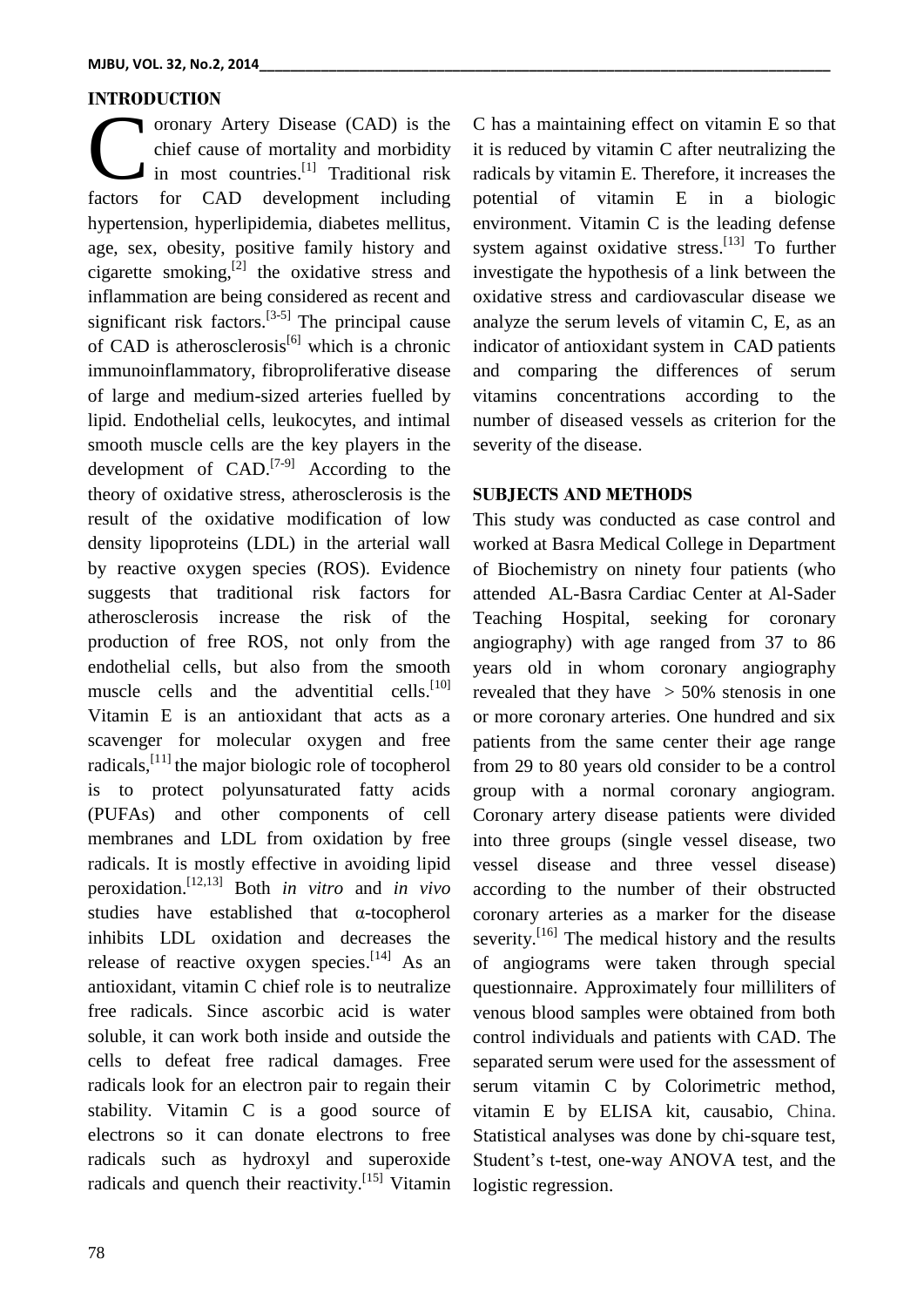# **RESULTS**

**(Table-1),** shows that the study population composed from 94 Angiographically documented CAD patients most of them in their sixth and seventh decade of life (mean age  $(59.25 \pm 10.73)$  years), 71.2% of them are males,

compared with 106 of CAD free patients and there is no statistical difference between them and CAD patients  $(P > 0.05)$  in terms of age, sex, weight, height, BMI, family history of both diabetes and hypertension.

| Table 1. Demographic and clinical characteristics of the study population |  |
|---------------------------------------------------------------------------|--|
|---------------------------------------------------------------------------|--|

| <b>Variables</b>                              | $CAD$ N=94            | NON CAD $N=106$   |                   |
|-----------------------------------------------|-----------------------|-------------------|-------------------|
| Age (years) means $\pm$ SD                    |                       | $59.25 \pm 10.73$ | $57.21 \pm 10.63$ |
| Sex $n\frac{6}{6}$                            | Male                  | 67(71.2)          | 74(69.8)          |
|                                               | Female                | 27(28.7)          | 32(30.2)          |
| Weight(kg) mean $\pm$ SD                      |                       | $77.09 \pm 10.66$ | $75.72 \pm 9.35$  |
| Height(m) mean $\pm$ SD                       |                       | $1.60 \pm 0.06$   | $1.62 \pm 0.08$   |
| <b>BMI</b> (kg/m <sup>2</sup> ) mean $\pm$ SD |                       | $29.84 \pm 4.10$  | $28.94 \pm 4.09$  |
| Systolic blood pressure mean $\pm$ SD         | $154 \pm 20.0$        | $140 \pm 8.0*$    |                   |
| Diastolic blood pressure mean $\pm$ SD        |                       | $85 \pm 15$       | $80 \pm 10*$      |
| Family history $n\frac{6}{6}$                 | Diabetes mellitus     | 40(42.5)          | 34(32.1)          |
|                                               | Hypertension          | 39(41.4)          | 46(43.4)          |
| Diabetes mellitus $n\frac{6}{6}$              |                       | 51(54.2)          | $22(20.8)^*$      |
| Hypertension $n\frac{6}{6}$                   |                       | 56(59.5)          | $37(34.9)$ *      |
| <b>Physical activity</b>                      | Active                | 12(12.7)          | 14(13.2)          |
| Status $n\frac{6}{6}$                         | Inactive              | 82(87.2)          | 92(86.8)          |
| <b>Smoking status</b>                         | <b>Current Smoker</b> | 30(31.9)          | $19(17.9)^*$      |
| $n\left(\frac{6}{6}\right)$                   | Non smoker            | 64(68)            | $87(82.1)^*$      |

**\* P-value < 0.05 and consider statistically significant.**

Both groups have sedentary life style and there was a significant statistical difference in smoking behavior between them (P-value < 0.05) with CAD patients being more smoker than the contrary group. There is a significant higher prevalence of diabetes mellitus and hypertension in patients than control group (Pvalue < 0.05). The differences in systolic and diastolic blood pressure was statically significant (P-value  $\langle 0.05 \rangle$  being high in patients group.

**Table 2. Drug administration in the study population**

| Name of the drug   | $CAD*N=94$ | Non CAD N=106 |
|--------------------|------------|---------------|
| <b>Statin</b>      | 68(72.3)   | 52(49.05)     |
| <b>B</b> blocker   | 47(50)     | 29(27.35)     |
| <b>Aspirin</b>     | 82(87.2)   | 45(42.45)     |
| <b>OHD</b>         | 51(54.2)   | 20(18.86)     |
| <b>Clopidogrel</b> | 86(91.4)   | 33(31.13)     |

**\*Values expressed by n(%).**

Both groups on different types of drug mostly taken aspirin, statins, oral hypoglycemic drugs, beta blocker and clopidogrel as shown in (**Table-2).** In the patients group 42.55% of them had one blood vessel occluded while the rest had two and three stenosed blood vessel (29.79%, 27.66) respectively as they were illustrated in (**Table-3)**.

|  |                       |  | Table 3. Classification of coronary artery  |  |
|--|-----------------------|--|---------------------------------------------|--|
|  |                       |  | disease patients according to the number of |  |
|  | diseased blood vessel |  |                                             |  |

| Number of blood vessel diseased | <b>Number</b> | $\frac{0}{0}$ |
|---------------------------------|---------------|---------------|
| <b>Single vessel</b>            | 40            | 42.55         |
| <b>Two vessels</b>              | 28            | 29.79         |
| <b>Three vessels</b>            | 26            | 27.66         |
| <b>Total</b>                    | 94            | 100           |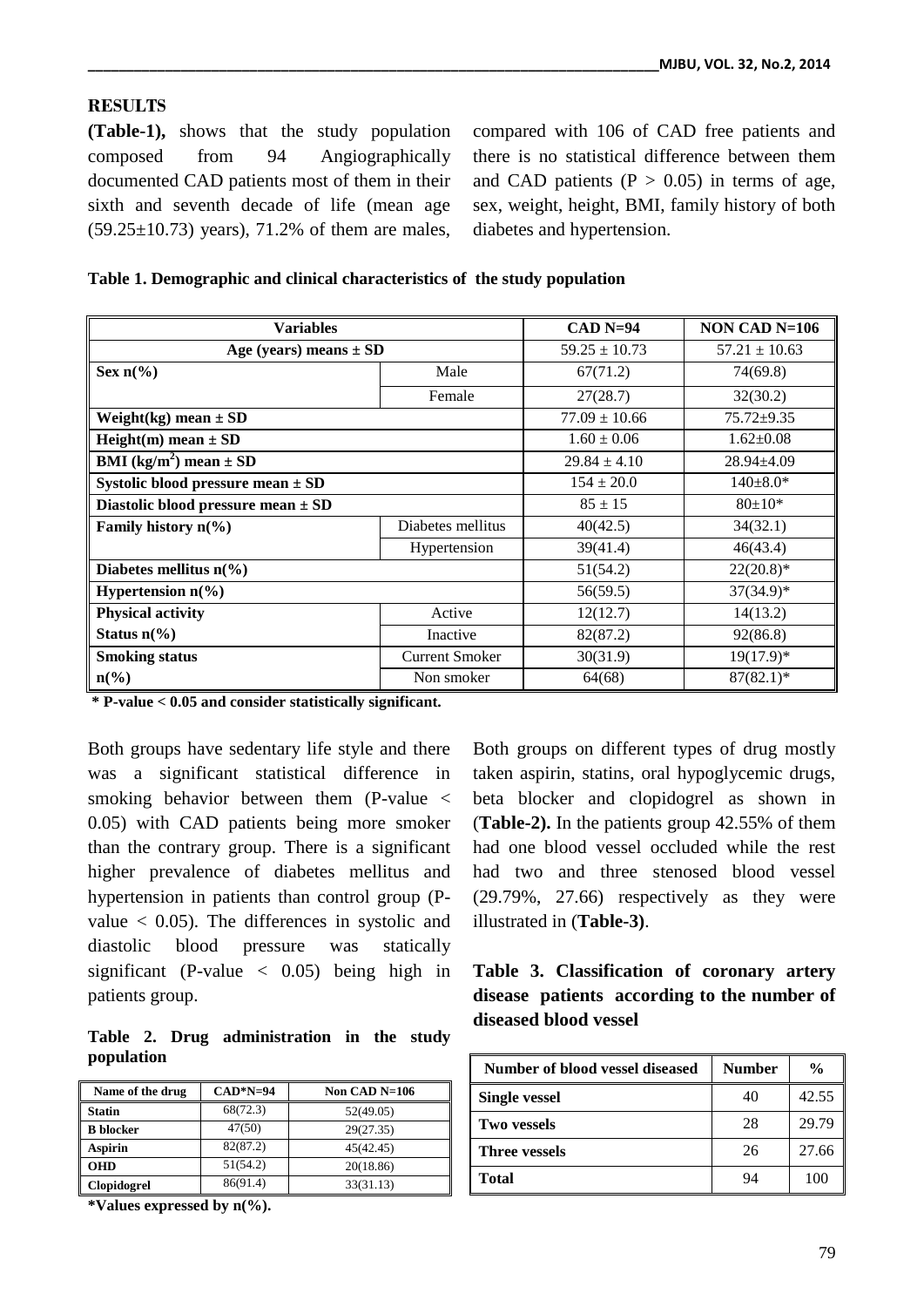From (**Table-4)**, it is clearly shown that the serum levels of vitamin C and E level ware significantly (P-value  $\langle 0.05 \rangle$  lower in CAD patients than non CAD ones.

| *Parameters                      | CAD<br>$N=94$   | Non<br>$CAD$ N=106 | P value** |  |
|----------------------------------|-----------------|--------------------|-----------|--|
| Vitamin C<br>(mg/dl)             | $0.51 \pm 0.17$ | $1.64 \pm 0.58$    | 0.0001    |  |
| <b>Vitamin</b><br>$E(\mu mol/L)$ | $7.62 \pm 1.61$ | $10.17 \pm 2.16$   | 0.0001    |  |

**Table 4. Biochemical parameters in the study population.**

**\*Values expressed as mean ± SD**

**\*\* P-value < 0.05 consider statistically significant.**

In logistic regression analysis, serum vitamin C and E ware significantly associated with CAD  $(OR = 0.8, 95\% \text{ CI} = 0.68 - 0.92, P = 0.0001)$  and  $(OR = 0.66, 95\% \ CI = 0.578 - 0.754, P = 0.0001)$  respectively after adjustment for traditional risk factors in the study population (**Table-5**), while no such association was found regarding the other factors.

|  |  |  |  | Table 5. Logistic regression analysis adjusting for all major cardiovascular risk factors |  |
|--|--|--|--|-------------------------------------------------------------------------------------------|--|
|  |  |  |  |                                                                                           |  |

|                                   | Case                  | <b>Control</b>    |           | 95% CI             |                    |          |
|-----------------------------------|-----------------------|-------------------|-----------|--------------------|--------------------|----------|
| <b>Parameters</b>                 | $(n=94)$<br>$(n=106)$ |                   | <b>OR</b> | <b>Lower limit</b> | <b>Upper limit</b> | *P-value |
| Vitamin C <sup>^</sup>            | $0.51 \pm 0.17$       | $1.64 \pm 0.58$   | 0.800     | 0.68               | 0.92               | 0.0001   |
| Vitamin E <sup>^</sup>            | $7.62 \pm 1.61$       | $10.17 \pm 2.1$   | 0.660     | 0.578              | 0.754              | 0.0001   |
| $Age^{\wedge}$                    | $59.25 \pm 10.73$     | $57.21 \pm 10.63$ | 1.080     | 0.85               | 1.31               | 0.870    |
| Sex: $#$<br><b>Male</b>           | 67(71.2)              | 74(69.8)          | 1.12      | 0.74               | 1.5                | 0.670    |
| Female                            | 27(28.7)              | 32(30.2)          | 2.04      | 0.65               | 3.43               | 0.480    |
| <b>BMI^</b>                       | $29.84 \pm 4.1$       | $28.94 \pm 4.09$  | 1.61      | 0.65               | 2.57               | 0.640    |
| <b>Family hx. Of</b><br>$DM^{\#}$ | 40(42.5)              | 34(32.1)          | 1.09      | 0.88               | 1.3                | 0.345    |
| Family hx. of<br>$HT^{\#}$        | 39(41.4)              | 46(43.4)          | 1.18      | 0.73               | 1.63               | 0.176    |
| $DM^{\#}$                         | 51(54.2)              | 22(20.8)          | 3.50      | 0.98               | 6.02               | 0.061    |
| $HT^{\#}$                         | 56(59.5)              | 37(34.9)          | 3.04      | 0.92               | 5.16               | 0.060    |
| Smoking <sup>#</sup>              | 30(31.9)              | 19(17.9)          | 4.03      | 0.87               | 7.19               | 0.063    |

**\* P value < 0.05 consider statistically significant. ^ values expressed as mean ± SD. # value express as n(%).**

It is clear that serum level of vitamin C and E showed a highly significant difference (P-value < 0.05) between the three blood vessel being

highest in single vessel and lowest in triple vessel disease as shown in (**Table-6).**

|          | Table 6. Comparison of the patient's antioxidant vitamins (C and E) and the number of diseased blood |
|----------|------------------------------------------------------------------------------------------------------|
| vessels. |                                                                                                      |

| **Vitamins  | One vessel      | <b>Two vessels</b> | Three vessels   | *P-value |
|-------------|-----------------|--------------------|-----------------|----------|
| Vitamin C   | $0.64 \pm 0.07$ | $0.51 \pm 0.11$    | $0.31 \pm 0.13$ | 0.001    |
| ∥ Vitamin E | $8.93 \pm 1.51$ | $7.14 \pm 0.75$    | $6.13 \pm 0.46$ | 0.001    |

 **\*P < 0.05 consider statistically significant**

 **\*\*Values expressed as mean ± SD**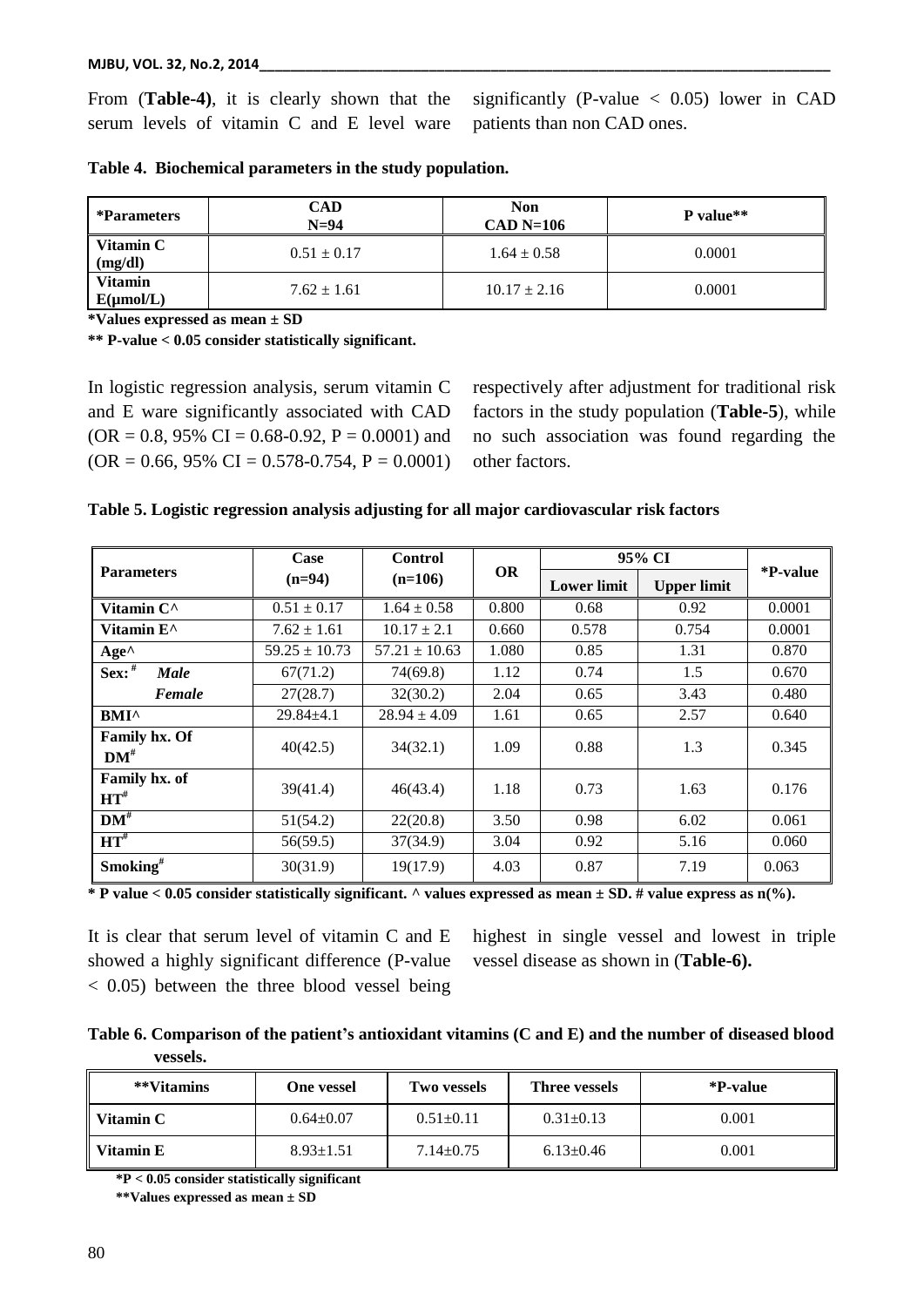# **DISCUSSION**

The CAD patients and control were matched in terms of age, sex, weight, height, BMI, family history of both diabetes and hypertension. Both of them are physically in active (**Table-1**). From the data collected in this study, The history of diabetes, hypertension and smoking were significantly differed between CAD and non CAD patients, being more in patients group, this finding was close to other study done by Alissa et al $[17]$  while differ from a study done by Cebi et al.<sup>[18]</sup> This high prevalence of traditional risk factor ensure their role in the developments of CAD. Serum vitamins E and C remain statically significant after adjustment for other risk factors with logistic regression (**Table-5**). The current study demonstrated significantly a lower serum level of α- tocopherol among CAD patients than the control group (**Table-4**), which agreed with other studies.<sup>[18-21]</sup> However, other researchers (Frki, et al  $(2000)^{[22]}$  and (Tavallaie, et al  $(2012)^{[23]}$  found that there was no statistical difference in the level of vitamin E between CAD and non CAD patients. This low vitamin E could be due to over consumption of antioxidants or low dietary intake. Our results emphasize a negative relation between vitamin E level and the number of stenosed coronary arteries (**Table-6**). This result in agreement with study on Iranian population<sup>[20]</sup> while similar to study were done in Turkey.<sup>[19]</sup> This finding ensure the antioxidant role of vitamin E in atherosclerosis. The current study revealed a highly significant decrease in the serum level of ascorbic acid in CAD positive patients as compared with CAD negative patients (**Table-4**), this results also consistent with that of other studies<sup>[19,20,24]</sup> while inconsistent with other.<sup>[25]</sup> The possible causes behind low vitamin C maybe due to over consumption as antioxidants, over used in regeneration of vitamin E also may be due to low dietary intake. Vitamin C had negatively correlated with the severity of the disease as shown in (**Table-6)** this result was agreed with other reports,  $[19,26]$  this meaningful result revealed that as vitamin C become low the oxidative stress become worse and the disease become more severe.

# **ACKNOWLEDGEMENTS**

Special thanks to the staff in the biochemistry department/College of Medicine and to the staff in AL-Basrah Cardiac Center at Al-Sader Teaching Hospital for their kind support and cooperation.

#### **REFERENCES**

- **1. Vishnu-Priya V, Surapaneni KM. Erythrocyte lipid peroxidation, glutathione, ascorbic acid, vitamin E, antioxidant enzymes and serum homocysteine levels in patients with coronary artery disease. J Clin Diag Res. 2008; 2: 1180- 1185.**
- **2. Surekha RH, Srikanth BBMV, Jharna P. Oxidative stress and total antioxidant status in myocardial infarction. Singapore Med J. 2007; 48: 137-142.**
- **3. Kayyum-Shaikh A, Suryakar AN. Oxidative stress and antioxidant status before and after supplementation of AZ anti-oxidant tablets in coronary artery disease. Biom Res. 2009; 20: 136- 140.**
- **4. Kotur-Stevuljevic J, Memon L, Stefanovic A. Correlation of oxidative stress parameters and inflammatory markers in coronary artery disease patients. Clin Biochem. 2007; 40: 181– 187.**
- **5. Soydinç S, Çelik A, Demiryürek S. The relationship between oxidative stress, nitric oxide, and coronary artery disease. Eur J Gen Med. 2007; 4: 62-66.**
- **6. Charo IF, Taub R. Anti-inflammatory therapeutics for the treatment of atherosclerosis. Nat. Rev. Drug. Discov. 2011; 10: 365-376.**
- **7. Glass CK, Witztum JL. Atherosclerosis. The road ahead. Cell. 2001; 104: 503–516.**
- **8. Libby P. Inflammation in atherosclerosis. Nature 2002; 420: 868–874.**
- **9. Hansson GK. Inflammation, atherosclerosis, and coronary artery disease. N Engl J Med 2005; 352: 1685–1695.**